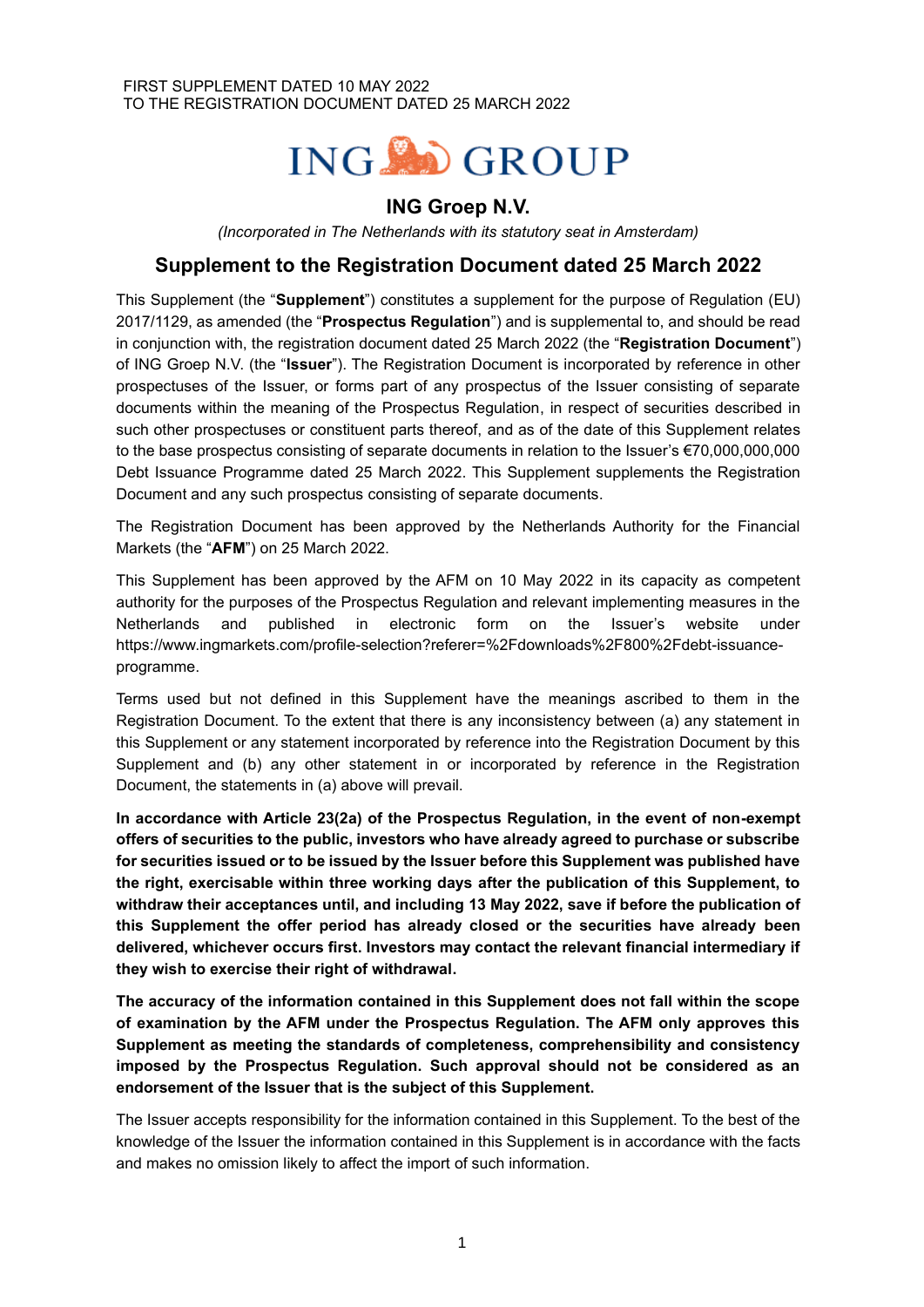#### **INTRODUCTION**

No person has been authorised to give any information or to make any representation not contained in or incorporated by reference into the Registration Document and this Supplement and the Issuer takes no responsibility for, and can provide no assurance as to the reliability of, information that any other person may give.

Neither the delivery of this Supplement nor the Registration Document shall in any circumstances imply that the information contained in such Registration Document and herein concerning the Issuer is correct at any time subsequent to 25 March 2022 (in the case of the Registration Document) or the date hereof (in the case of this Supplement).

The distribution of the Registration Document and this Supplement and the offer of sale of any securities of the Issuer may be restricted by law in certain jurisdictions. Persons into whose possession the Registration Document and/or this Supplement or any securities of the Issuer come must inform themselves about, and observe, any such restrictions.

#### **RECENT DEVELOPMENTS AND INFORMATION INCORPORATED BY REFERENCE**

On 5 April 2022, ING published a press release entitled "ING and Boursorama finalise deal to offer the best banking alternatives for French retail customers" (the "**ING and Boursorama Press Release**"). On 6 May 2022, ING published a press release entitled "ING posts 1Q2022 net result of €429 million and strong pre-provision profit" (the "**Q1 Press Release**"). On 6 May 2022 ING published a press release entitled "ING announces €380 million share buyback programme" (the "**Share Buyback Press Release**" and together with the ING and Boursorama Press Release and the Q1 Press Release, the "**Press Releases**"). The Q1 Press Release contains, among other things, the consolidated unaudited results of the Issuer as at, and for the three month period ended, 31 March 2022. Copies of the Press Releases have been filed with the AFM and, by virtue of and in accordance with this Supplement, are incorporated by reference in, and form part of, the Registration Document.

Unless otherwise indicated, any references to websites or uniform resource locators ("**URLs**") contained in the Press Releases are deemed inactive textual references and are included for information purposes only. The contents of any such website or URL shall not by virtue of this Supplement form part of, or be deemed to be incorporated into, the Registration Document, unless otherwise indicated.

In addition, the Issuer wishes to update the risk factor entitled "*The inability of counterparties to meet their financial obligations or the Issuer's inability to fully enforce its rights against counterparties could have a material adverse effect on the Issuer's results.*" to update the Issuer's exposure to Russia and Ukraine as of 31 March 2022.

Finally, the Issuer has been informed about certain significant new factors in respect of legal proceedings for which it wishes to update the section entitled "*General Information – Litigation*" in the Registration Document in the manner set out herein.

#### **MODIFICATIONS TO THE REGISTRATION DOCUMENT**

*1. The sentence "Of ING's total EUR 600 billion loan book, the total Russia exposure is around EUR 6.7 billion on 28 February 2022 and EUR 500 million with clients in Ukraine." shall be replaced by "Of ING's total EUR 800 billion loan book, the total Russia exposure is around EUR 5.7 billion on 1 April 2022 and EUR 0.6 billion with clients in Ukraine." in the second paragraph of the risk factor "The inability of counterparties to meet their financial obligations or the Issuer's inability to fully enforce its rights against counterparties could have a material adverse effect on the Issuer's results." and therefore the aforementioned risk factor shall be deleted and restated as follows:*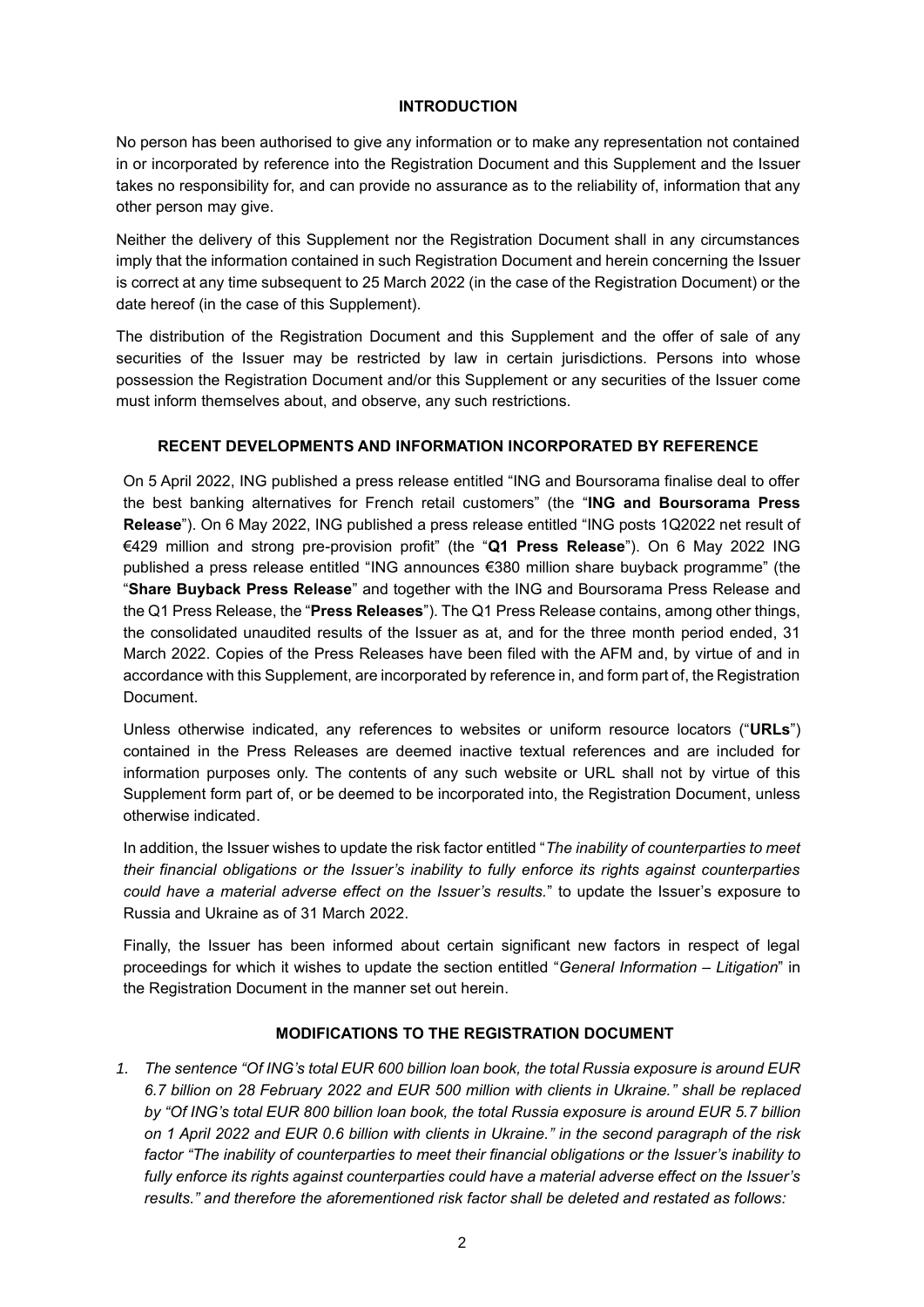#### *The inability of counterparties to meet their financial obligations or the Issuer's inability to fully enforce its rights against counterparties could have a material adverse effect on the Issuer's results.*

*Third parties that have payment obligations to the Issuer, or obligations to return money, securities or other assets, may not pay or perform under their obligations. These parties include the issuers and guarantors (including sovereigns) of securities the Issuer holds, borrowers under loans originated, reinsurers, customers, trading counterparties, securities lending and repurchase counterparties, counterparties under swaps, credit default and other derivative contracts, clearing agents, exchanges, clearing houses and other financial intermediaries. Defaults by one or more of these parties on their obligations to the Issuer due to bankruptcy, lack of liquidity, downturns in the economy or real estate values, continuing low oil or other commodity prices, operational failure or other factors, or even rumours about potential defaults by one or more of these parties or regarding a severe distress of the financial services industry generally, could have a material adverse effect on the Issuer's results, financial condition and liquidity. Given the high level of interdependence between financial institutions, the Issuer is and will continue to be subject to the risk of deterioration of the commercial and financial soundness, or perceived soundness, of sovereigns and other financial services institutions. This is particularly relevant to the Issuer's franchise as an important and large counterparty in equity, fixed income and foreign exchange markets, including related derivatives.*

*The Issuer routinely executes a high volume of transactions, such as unsecured debt instruments, derivative transactions and equity investments with counterparties and customers in the financial services industry, including brokers and dealers, commercial and investment banks, mutual and hedge funds, insurance companies, institutional clients, futures clearing merchants, swap dealers, and other institutions, resulting in large periodic settlement amounts, which may result in it having significant credit exposure to one or more of such counterparties or customers. As a result, the Issuer could face concentration risk with respect to liabilities or amounts it expects to collect from specific counterparties and customers. The Issuer is exposed to increased counterparty risk as a result of recent financial institution failures and weakness and will continue to be exposed to the risk of loss if counterparty financial institutions fail or are otherwise unable to meet their obligations. As a result of the Russian invasion of Ukraine and related international response measures, including sanctions and capital controls, ING may be exposed to increased risk of default of counterparties located in Russia and Ukraine, counterparties of which the ultimate parent is located in Russia or may be considered effectively controlled or influenced through Russian involvement, and other counterparties in sectors affected by the response measures. Also liquidity or currency controls enforced by the Russian Central Bank may impact Russian companies ability to pay. In addition, ING has counterparty exposure to Russian entities in connection with foreign exchange derivatives for future receipt of foreign currencies against Russian Ruble ("RUB"). Of ING's total EUR 800 billion loan book, the total Russia exposure is around EUR 5.7 billion on 1 April 2022 and EUR 0.6 billion with clients in Ukraine. A default by, or even concerns about the creditworthiness of, one or more of these counterparties or customers or other financial services institutions could therefore have an adverse effect on the Issuer's results or liquidity.*

*With respect to secured transactions, the Issuer's credit risk may be exacerbated when the collateral held by the Issuer cannot be liquidated or is liquidated at prices not sufficient to recover the full amount of the loan or derivative exposure due to it. The Issuer also has exposure to a number of financial institutions in the form of unsecured debt instruments, derivative transactions and equity investments. For example, ING holds certain hybrid regulatory capital instruments issued by financial institutions which permit the issuer to cancel coupon payments on the occurrence of certain events or at their option. The EC has indicated that, in certain circumstances, it may require these financial institutions to cancel payment. If this were to*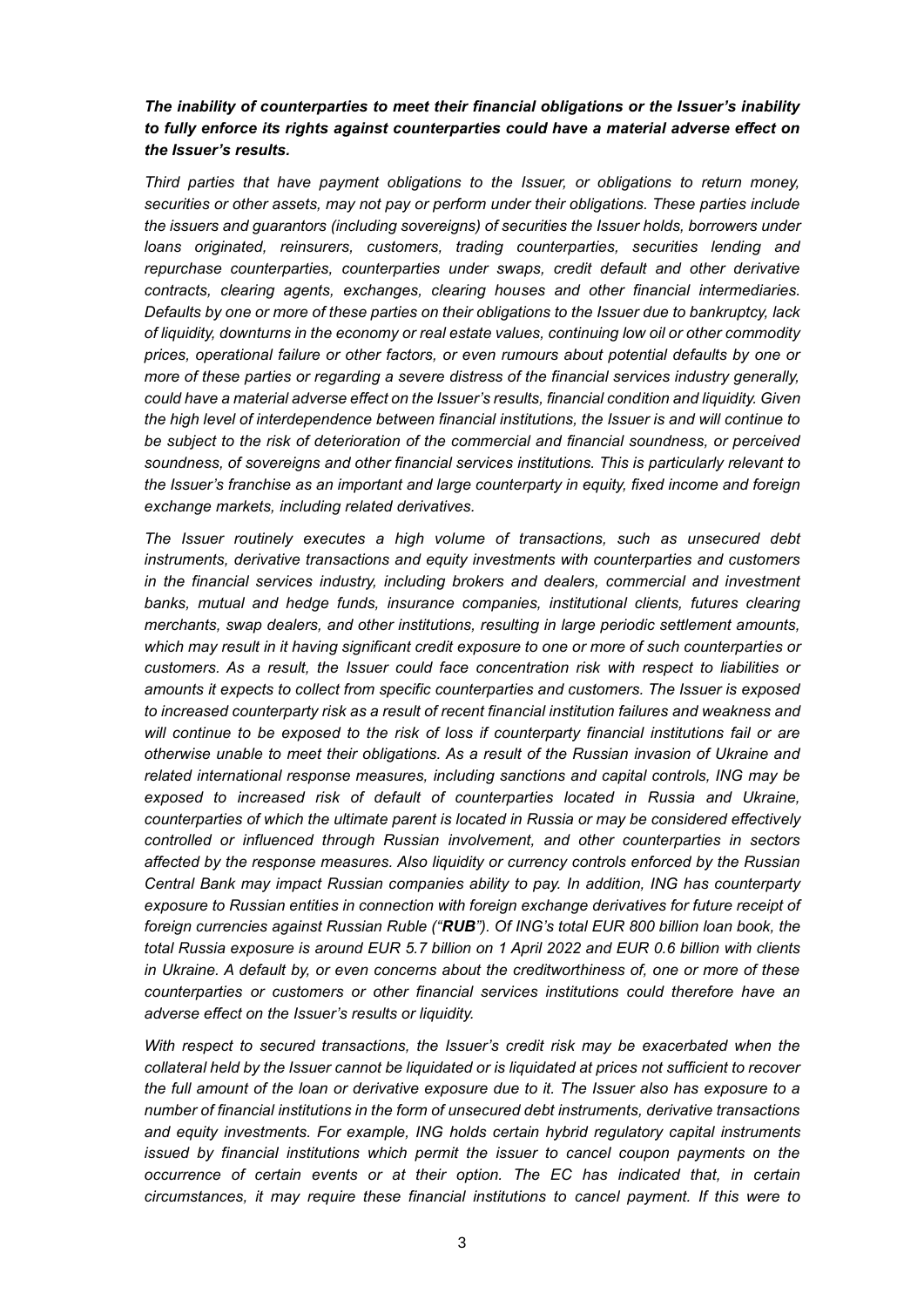*happen, the Issuer expects that such instruments may experience ratings downgrades and/or a drop in value and it may have to treat them as impaired, which could result in significant losses. There is no assurance that losses on, or impairments to the carrying value of, these assets would not materially and adversely affect the Issuer's business, results or financial condition.*

*In addition, the Issuer is subject to the risk that its rights against third parties may not be enforceable in all circumstances. The deterioration or perceived deterioration in the credit quality of third parties whose securities or obligations the Issuer holds could result in losses and/ or adversely affect its ability to rehypothecate or otherwise use those securities or obligations for liquidity purposes. A significant downgrade in the credit ratings of its counterparties could also*  have a negative impact on the Issuer's income and risk weighting, leading to increased capital *requirements. While in many cases the Issuer is permitted to require additional collateral from counterparties that experience financial difficulty, disputes may arise as to the amount of collateral it is entitled to receive and the value of pledged assets. Also in this case, its credit risk may also be exacerbated when the collateral the Issuer holds cannot be liquidated at prices sufficient to recover the full amount of the loan or derivative exposure due to it, which is most likely to occur during periods of illiquidity and depressed asset valuations, such as those experienced during the financial crisis of 2008. The termination of contracts and the foreclosure on collateral may subject the Issuer to claims. Bankruptcies, downgrades and disputes with counterparties as to the valuation of collateral tend to increase in times of market stress and illiquidity. Any of these developments or losses could materially and adversely affect the Issuer's business, results, financial condition, and/or prospects.*

*2. The following new items (e) through (g) shall be inserted in the section entitled "Documents Incorporated by Reference" on page 30 of the Registration Document:*

| (e) | the press release published by ING on 5 April 2022 entitled "ING and<br>Boursorama finalise deal to offer the best banking alternatives for<br>French ING retail customers" (which can be obtained here) | In full |
|-----|----------------------------------------------------------------------------------------------------------------------------------------------------------------------------------------------------------|---------|
| (f) | the press release published by ING on 6 May 2022 entitled ING posts<br>1Q2022 net result of €429 million and strong pre-provision profit"<br>(which can be obtained here)                                | In full |
| (g) | the press release published by ING on 6 May 2022 entitled "ING<br>announces €380 million share buyback programme" (which can be<br>obtained here)                                                        | In full |

*3. The section entitled "General Information – Significant or Material Adverse Change" on page 92 of the Registration Document shall be deleted and restated as follows:*

#### "**Significant or Material Adverse Change**

At the date hereof, there has been no significant change in the financial position or performance of ING Groep N.V. and its consolidated subsidiaries since 31 March 2022.

At the date hereof, there has been no material adverse change in the prospects of ING Groep N.V. since 31 December 2021.".

*4. The sentences "In August 2021, plaintiffs and ING executed a binding settlement term sheet. Accordingly, plaintiffs and ING jointly asked the Court to stay all litigation proceedings and deadlines applicable to plaintiffs and ING pending drafting, execution and presentment for approval of a formal class settlement agreement." shall be replaced by "In March 2022, plaintiffs*  and ING executed a settlement agreement. Plaintiffs and ING jointly asked the Court to stay all